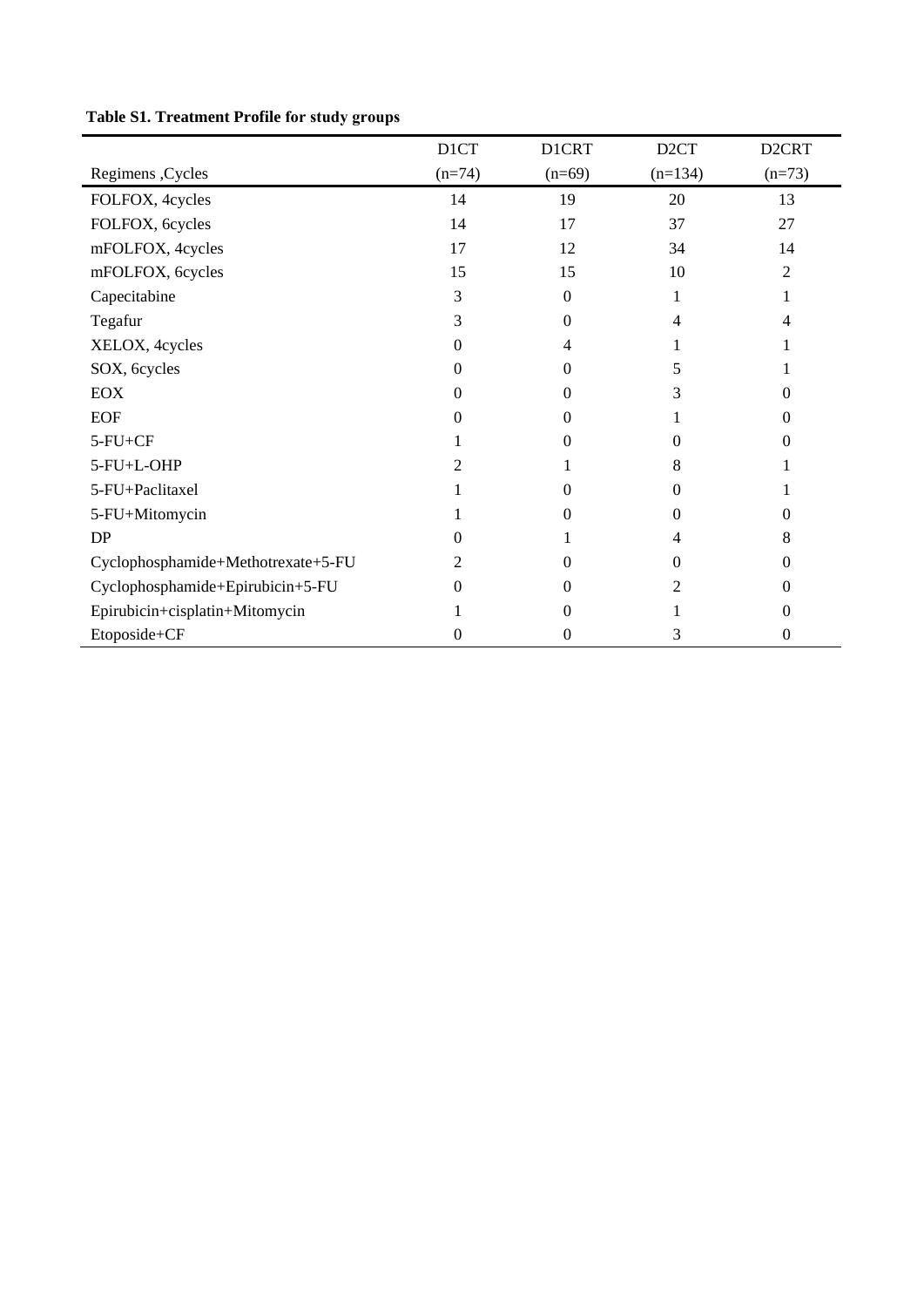|                             |             | Overall survival (OS) | Cancer-specific survival (CSS) |      |                   |         |
|-----------------------------|-------------|-----------------------|--------------------------------|------|-------------------|---------|
| Variable                    | $\mathbf n$ | HR (95% CI)*          | $P^*$                          | n    | HR (95% CI)*      | $P^*$   |
| Age (years)                 |             |                       |                                |      |                   |         |
| $<$ 55 (as reference)       | 1069        | 1.0                   |                                | 1069 | 1                 |         |
| $\geq$ 55                   | 2499        | $1.33(1.21-1.47)$     | < 0.001                        | 2499 | $1.24(1.12-1.37)$ | < 0.001 |
| Race                        |             |                       |                                |      |                   |         |
| White (as reference)        | 2231        | 1.0                   |                                | 2231 | 1.0               |         |
| <b>Black</b>                | 530         | $1.01(0.89-1.13)$     | 0.97                           | 530  | $0.95(0.83-1.08)$ | 0.44    |
| Other                       | 807         | $0.73(0.66-0.82)$     | < 0.001                        | 807  | $0.74(0.66-0.83)$ | < 0.001 |
| MLR <sup>+</sup>            |             |                       |                                |      |                   |         |
| $MLR < 0.32$ (as reference) | 2186        | 1.0                   |                                | 2186 | 1.00              |         |
| $0.32 \leq MLR < 1$         | 1382        | $1.90(1.71-2.11)$     | < 0.001                        | 1382 | $1.91(1.71-2.12)$ | < 0.001 |
| <b>Stage</b>                |             |                       |                                |      |                   |         |
| IB - IIB (as reference)     | 1517        | 1.0                   |                                | 1517 | 1.00              |         |
| $\mathbf{III}$              | 2051        | $1.88(1.68-2.01)$     | < 0.001                        | 2051 | $2.06(1.83-2.33)$ | < 0.001 |
| Treatment                   |             |                       |                                |      |                   |         |
| D2CRT (as reference)        | 1338        | 1.0                   |                                | 1338 | 1.00              |         |
| D <sub>1</sub> CT           | 457         | $1.57(1.37-1.80)$     | < 0.001                        | 457  | $1.59(1.38-1.85)$ | < 0.001 |
| D1CRT                       | 929         | $1.20(1.08-1.34)$     | 0.001                          | 929  | $1.18(1.05-1.32)$ | 0.007   |
| D <sub>2</sub> CT           | 844         | $1.31(1.17-1.47)$     | < 0.001                        | 844  | $1.34(1.18-1.51)$ | < 0.001 |

**Table S2.** Multivariate analysis of prognostic factors affecting OS and PFS of SEER validation group.

Abbreviation: SEER: Surveillance, Epidemiology, and End Results program; D1CT: D1 dissection plus chemotherapy; D1CRT: D1 dissection plus chemoradiotherapy; D2CT: D2 dissection plus chemotherapy; D2CRT: D2 dissection plus chemoradiotherapy; HR: hazard ratio; MLR: metastatic lymph node ratio; CI: confidence interval.

\* Adjusted variables in the final model are age, race, stage, MLR, and treatment, hazard ratio and *P* values are derived from Cox proportional hazardous model and Log rank test.

†MLR: Metastatic lymph node ration, defined as the ratio of positive lymph nodes in harvested lymph nodes.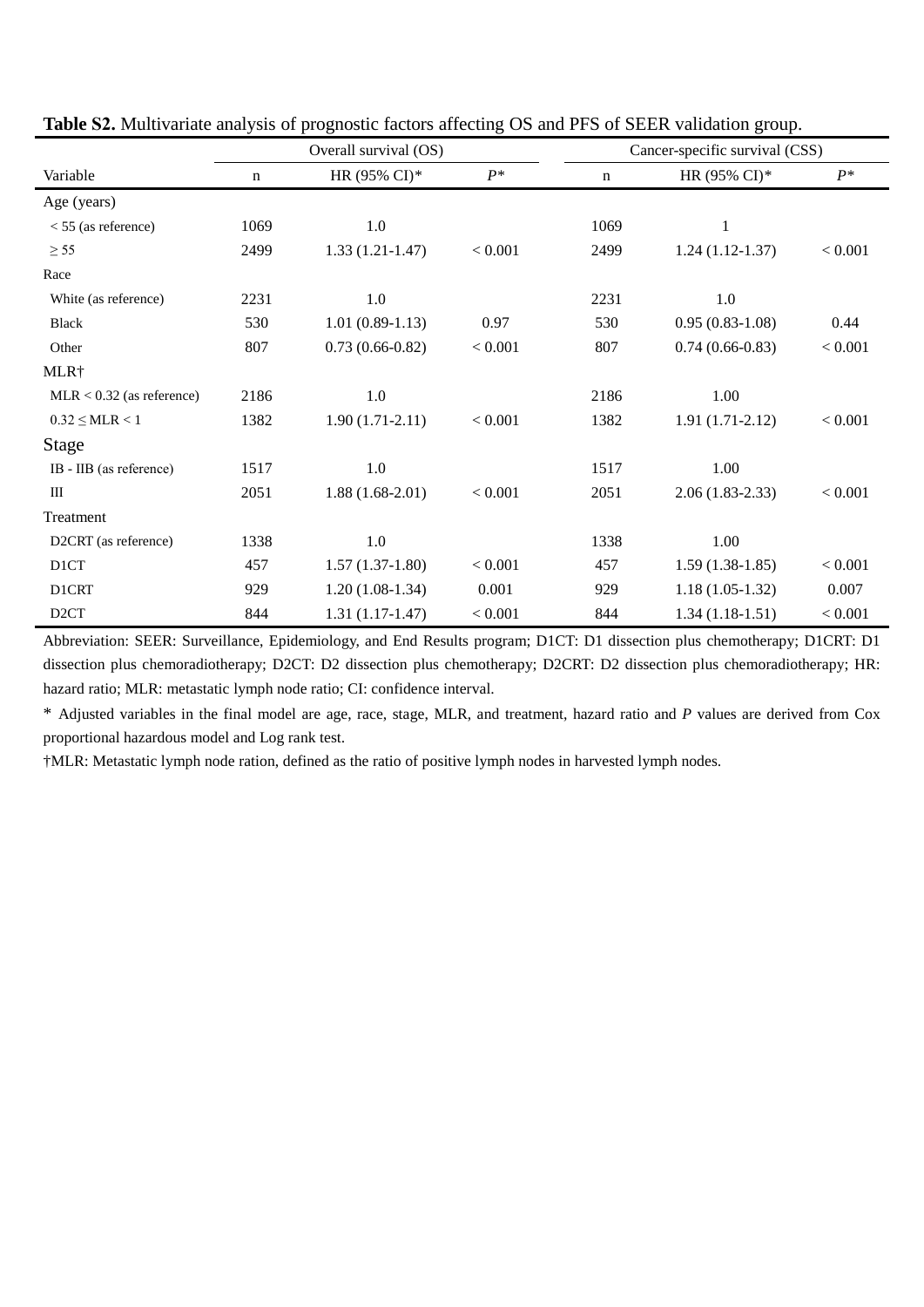|                        | ັັ<br>D <sub>1</sub> CT<br>$n$ (%) |           | ັ<br><b>D1CRT</b><br>$n$ (%) |           | D <sub>2</sub> CT<br>$n$ (%) |           | D <sub>2</sub> CRT<br>$n$ (%) |           |
|------------------------|------------------------------------|-----------|------------------------------|-----------|------------------------------|-----------|-------------------------------|-----------|
| Adverse effect         | Grade 1/2                          | Grade 3/4 | Grade 1/2                    | Grade 3/4 | Grade 1/2                    | Grade 3/4 | Grade 1/2                     | Grade 3/4 |
| <b>Before Matching</b> |                                    |           |                              |           |                              |           |                               |           |
| Hematologic            | 15(20.3)                           | 1(1.4)    | 25(36.2)                     | 2(2.9)    | 35(26.1)                     | 3(2.2)    | 8(11.0)                       | 5(6.8)    |
| Gastrointestinal       | 12(16.2)                           | 5(6.8)    | 22(31.9)                     | 6(8.7)    | 19 (14.2)                    | 9(6.7)    | 6(8.2)                        | 8(11)     |
| Liver toxicity         | 0(0)                               | 0(0)      | 0(0)                         | 0(0)      | 3(2.2)                       | 0(0)      | 1(1.4)                        | 0(0)      |
| Other toxicity         | 0(0)                               | 0(0)      | 0(0)                         | 0(0)      | 0(0)                         | 0(0)      | 0(0)                          | 0(0)      |
| Any adverse event      | 27(36.5)                           | 8(8.2)    | 47 $(68.1)$ <sup>*</sup>     | 8(8.7)    | 57(42.5)                     | 12(8.9)   | 15(20.6)                      | 13(17.8)  |
| <b>After Matching</b>  |                                    |           |                              |           |                              |           |                               |           |
| Hematologic            | 9(18.0)                            | 1(2.0)    | 11(22.0)                     | 2(4.0)    | 10(20.0)                     | 0(0)      | 7(14.0)                       | 2(4.0)    |
| Gastrointestinal       | 8(16.0)                            | 3(6.0)    | 12(24.0)                     | 4(8.0)    | 6(12.0)                      | 2(4.0)    | 4(8.0)                        | 6(12.0)   |
| Liver toxicity         | 0(0)                               | 0(0)      | 0(0)                         | 0(0)      | 0(0)                         | 0(0)      | 1(2.0)                        | 0(0)      |
| Other toxicity         | 0(0)                               | 0(0)      | 1(2.0)                       | 0(0)      | 0(0)                         | 0(0)      | 0(0)                          | 0(0)      |
| Any adverse event      | 17(34.0)                           | 4(8.0)    | $24(48.0)^*$                 | 6(12.0)   | 16(32.0)                     | 2(4.0)    | 12(24.0)                      | 8(16.0)   |

**Table S3**. Adverse effect among study groups before and after matching

Abbreviation: D1CT: D1 dissection plus chemotherapy; D1CRT: D1 dissection plus chemoradiotherapy; D2CT: D2 dissection plus chemotherapy; D2CRT:

D2 dissection plus chemoradiotherapy.

\**P* < 0.05 for select group compared with D2CRT group.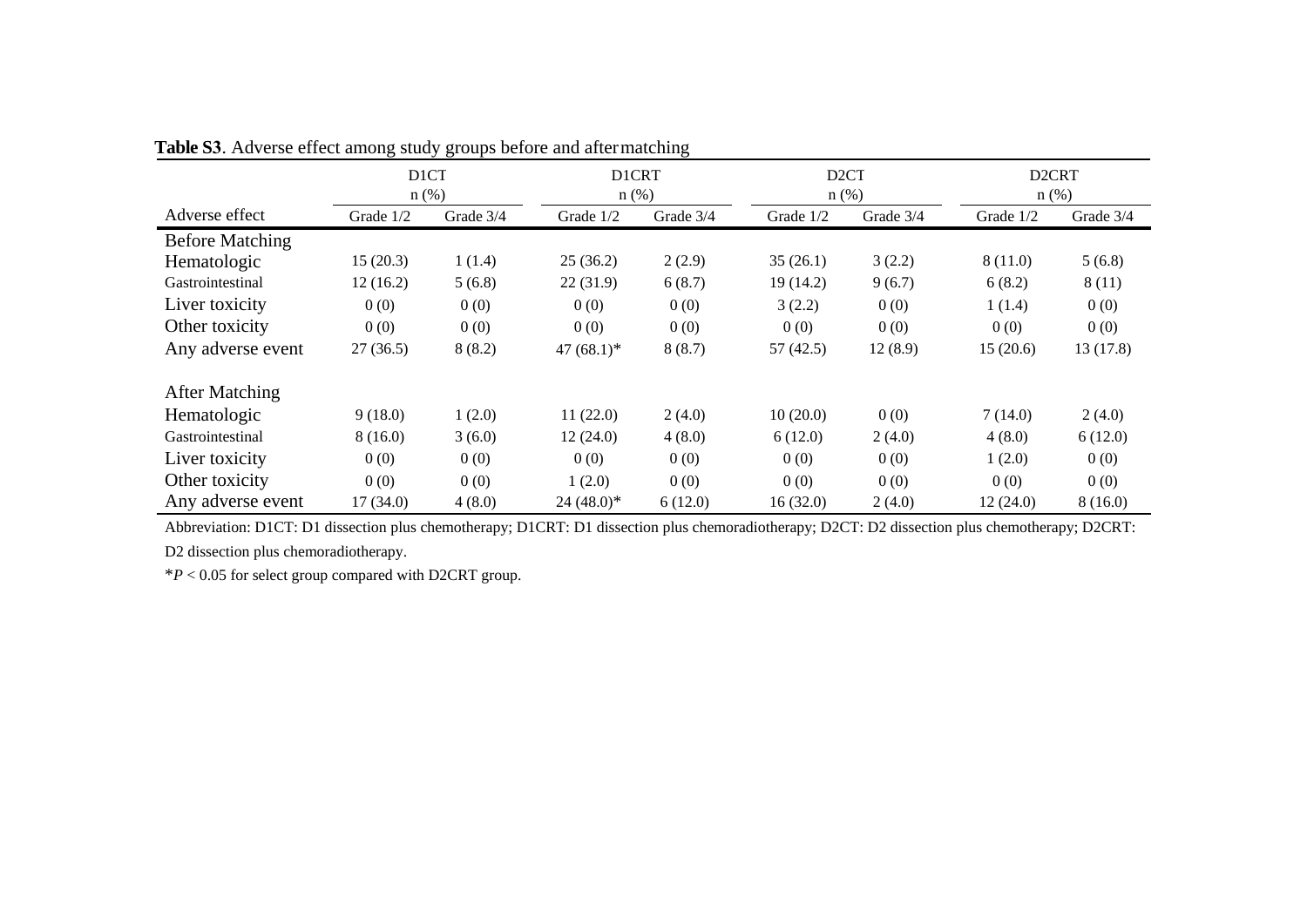

Figure S1. Kaplan-Meier curves of overall survival (OS) and cancer-specific survival (CSS) relative to each group of SEER validation cohort after matching.

Note: The Kaplan-Meier survival curves of OS (A) and CSS (B) for D1CT and D2CRT groups; the Kaplan-Meier survival curves of OS (C) and CSS (D) for D1CRT and D2CRT groups; the Kaplan-Meier survival curves of OS (E) and CSS (F) for D2CT and D2CRT groups; the Kaplan-Meier survival curves of OS (G) and CSS (H) for D1CT and D1CRT groups; the Kaplan-Meier survival curves of OS (I) and CSS (J) for D1CT and D2CRT groups